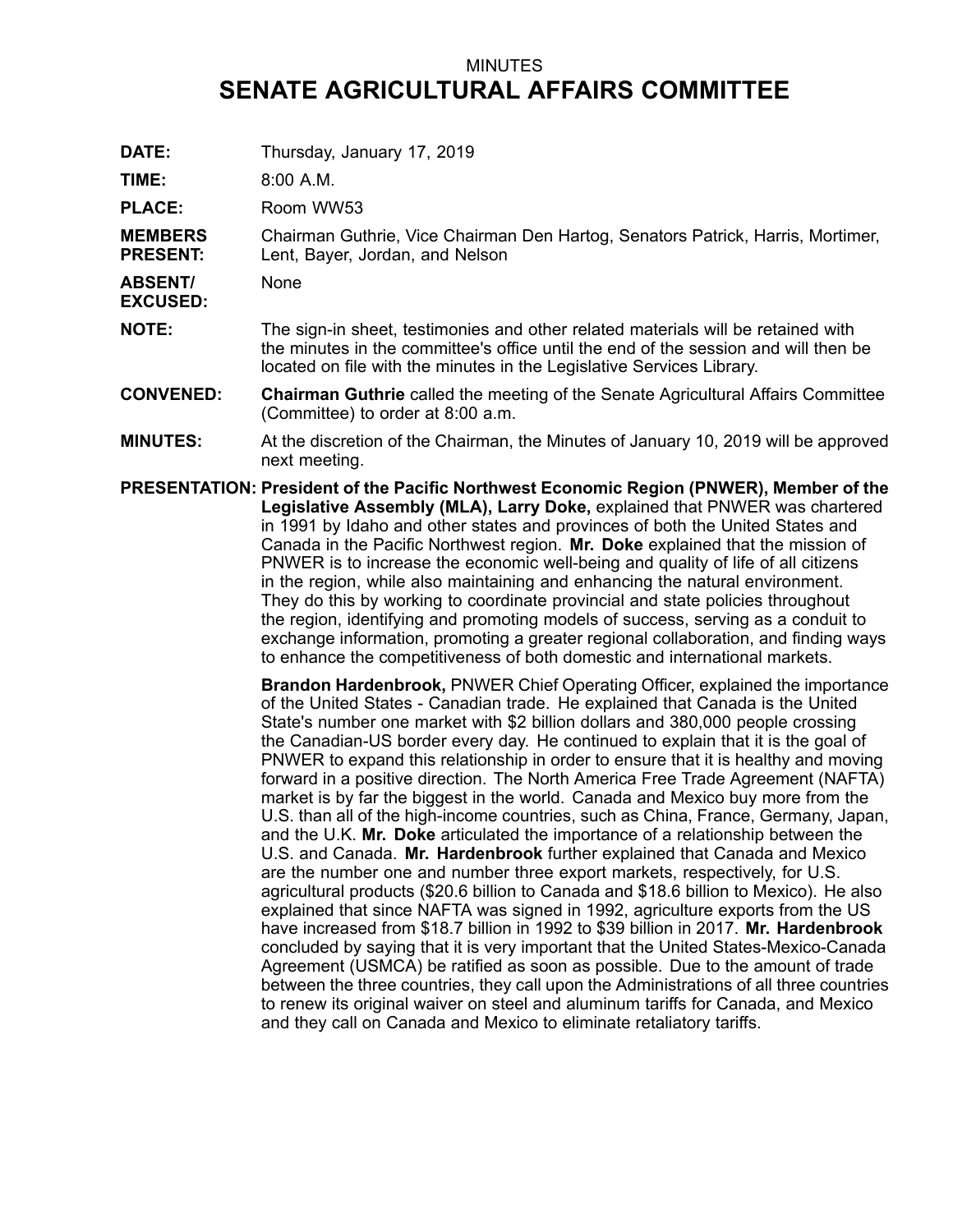**Matt Morrison,** PNWER Chief Executive Officer explained the Colombia River Treaty and that official negotiations began in May of 2018 between the United States and Canada. He explained that continued negotiations and town hall meetings will continue throughout the year in different parts of the region, as well as in Washington D.C. They want to make sure that all states and provinces affected by the Colombia River Treaty are given the opportunity to provide their input on the issue. **Mr. Morrison** went on to summarize that the issue surrounds the quagga/zebra Mussels. He explained that they are <sup>a</sup> highly invasive creature devastating lakes and rivers across the U.S. A single adult mussel produces one million larvae per year, which impact the country's water intakes, agriculture, recreation, fisheries, and more. These mussels are typically transported via watercraft or ballast water and that is how they infiltrate waters which are beneficial to the states and provinces. **Mr. Morrison** concluded by explaining that the states affected, particularly Idaho, continue to give adequate funding to help prevent this invasive species from entering Idaho's waterways.

**DISCUSSION: Senator Patrick** asked **Mr. Morrison** if they have stopped the movement of larvae in Montana. **Mr. Morrison** answered that they have had no adult findings in the state of Montana.

> **Senator Bayer** asked **Mr. Morrison** if there is <sup>a</sup> method of killing the mussels. **Mr. Morrison** answered that there is no known method of eradicating the problem.

**Chairman Guthrie** asked **Mr. Morrison** how big of an issue the quagga mussels are in the Great Lakes region of the United States. **Mr. Morrison** answered that it is <sup>a</sup> very expensive problem. They cause tremendous damage to expensive equipment which causes long shutdown periods and loss in revenue.

**Senator Mortimer** asked if there is any significant amount of money going into research here in Idaho. **Mr. Morrison** answered that the Army Corps of Engineers has <sup>a</sup> limited research project they're working on. However, Idaho as <sup>a</sup> whole needs more research dollars to help with prevention.

- **PASSED THE GAVEL:** Chairman Guthrie passed the gavel to Vice Chairman Den Hartog.
- **DOCKET NO. 02-0429-1801 Rules Governing Trichomoniasis. Dan Salmi,** Bureau Chief, Agriculture Bureau of Laboratories explained that negotiated rule-making was conducted this past summer along with <sup>a</sup> meeting with the Trichomoniasis Advisory Board. The Idaho State Department of Agriculture's (ISDA) Animal Health Laboratory's mission is to conduct diagnostic and regulatory disease testing of animals. One of the regulatory tests performed is trichomoniasis in cattle. It is <sup>a</sup> venereal disease caused by an organism called tritrichomonas foetus, which causes abortion in cattle.
- **DISCUSSION: Senator Harris** asked **Mr. Salmi** what the current status of trichomoniasis is in Idaho today. **Mr. Salmi** answered that the numbers are fortunately going down.

**Senator Bayer** asked **Mr. Salmi** if trichomoniasis is <sup>a</sup> problem with other animals besides cattle. **Mr. Salmi** answered that he was not aware of the disease occurring with other animals besides cattle.

**MOTION: Senator Harris** moved to approve **Docket No. 02-0429-1801. Senator Bayer** seconded the motion. The motion carried by **voice vote.**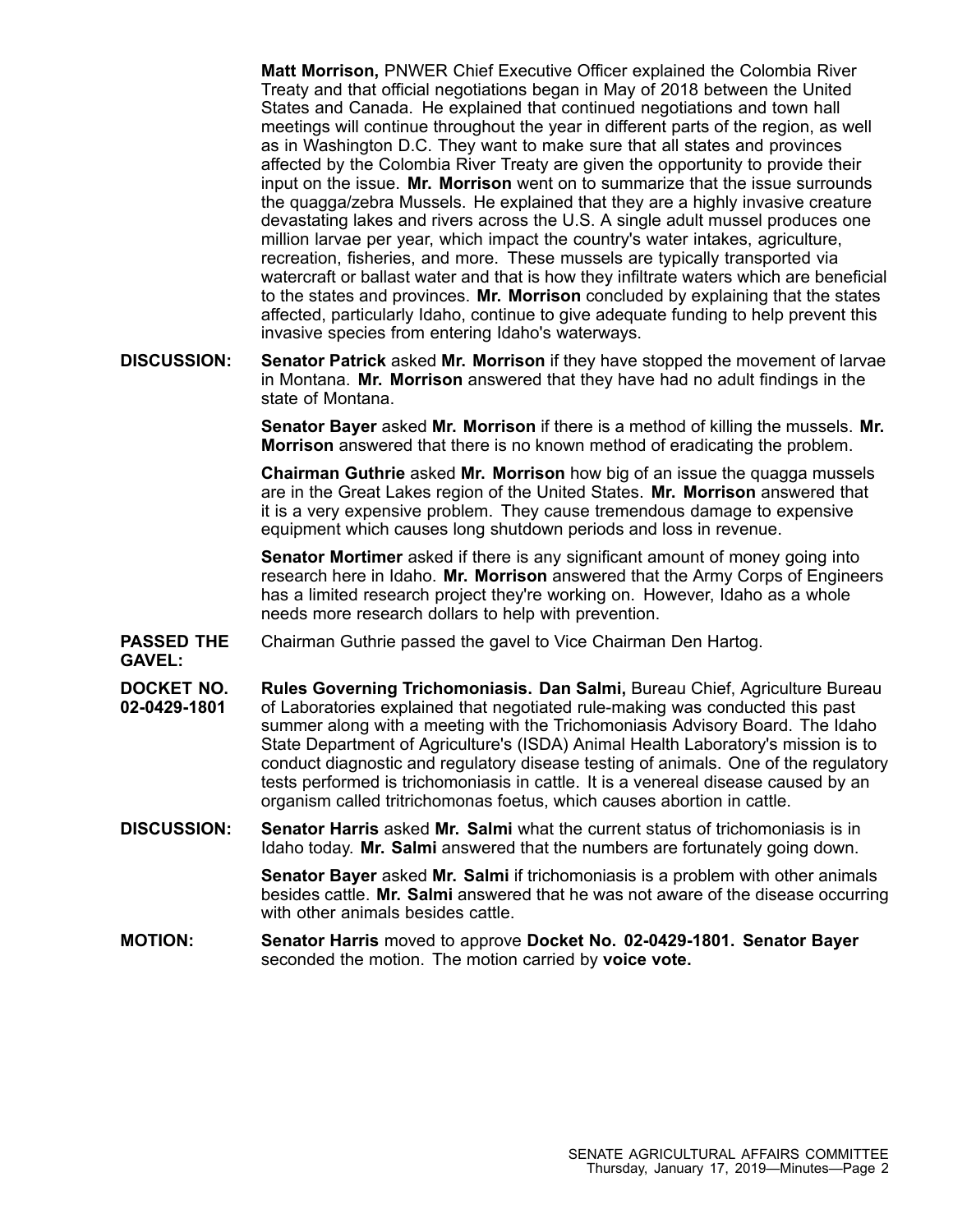- **DOCKET NO. 02-0501-1801 Rules Governing Produce Safety. Pamm Juker,** Chief of Staff, Idaho State Department of Agriculture (ISDA) explained that the Produce Safety Rules are part of the new Food and Drug Adminisration's (FDA) Food Safety Modernization Act (FSMA). She explained that the act establishes science based minimum standards for the safe growing, harvesting, packing, and holding of fruits and vegetables grown for human consumption. She continued to explain that in 2018, legislation was passed in Idaho which gave the ISDA authority to implement that Federal Rule. **Miss Juker** explained that the ISDA provides information and assistance to hundreds of producers in Idaho. That information includes any changes, fact sheets, and resources. The ISDA is required to keep people aware of what's happening with this particular new rule. She continued to explain that all farms in Idaho that grow, harvest, pack, and hold produce for human consumption must comply with this rule; however, farms that grow for personal consumption do not have to comply with this rule.
- **DISCUSSION: Senator Harris** asked **Miss Juker** what one would need to do, for example, if <sup>a</sup> deer went through <sup>a</sup> field full of produce. **Miss Juker** answered that the only time one would need to do something would be if any of the produce were contaminated, and if it were contaminated one would simply not harvest it.

**Senator Harris** asked if the rule affects the age of buildings and storage used for storing produce. **Miss Juker** answered that as long as there are no pests or litter and that the storage is adequately clean for produce, farmers do not have to make changes to their storage spaces.

**Senator Nelson** asked **Miss Juker** to explain the science behind the substitution of die-off rate for E. coli. **Miss Juker** answered that they only tested when the level was low enough to meet the standard.

**Senator Lent** asked if there is <sup>a</sup> fiscal impact for Idaho food producers. **Miss Juker** answered that there is no fiscal impact for food producers.

**Chairman Guthrie** asked if there was any push back during the negotiated hearings. **Miss Juker** answered that there was no push back.

- **MOTION: Senator Jordan** moved to approve **Docket No. 02-0501-1801. Senator Bayer** seconded the motion. The motion carried by **voice vote. Senator Harris** wished to be recorded as voting nay.
- **DOCKET NO. 02-0602-1801 Rules Pertaining to the Idaho Commercial Feed Law. Jared Stuart,** Feed and Plant Services, Idaho Department of Agriculture (ISDA), explained that Idaho incorporates by reference standard manuals used nationally by industry and regulatory officials. These provide producers with clear and defined guidelines and terms, as well as acceptable standard policies and practices. The manual being incorporated now is the official publication of the American Association of Feed Control Officials (AAFCO). **Mr. Stuart** explained that the publication is heavily used by manufacturers in the production and labeling of their products. The change to the rule updates the incorporation to the most recently available copy.

**Vice Chairman Den Hartog** asked if there were any substantive changes to the rule. **Mr. Stuart** answered that there were no such changes.

**Senator Mortimer** asked if there was any negative feedback during the ruling process. **Mr. Stuart** answered that they received no negative comments or feedback during the ruling process.

**MOTION: Senator Mortimer** moved to approve **Docket No. 02-0602-1801. Senator Harris** seconded the motion. The motion carried by **voice vote.**